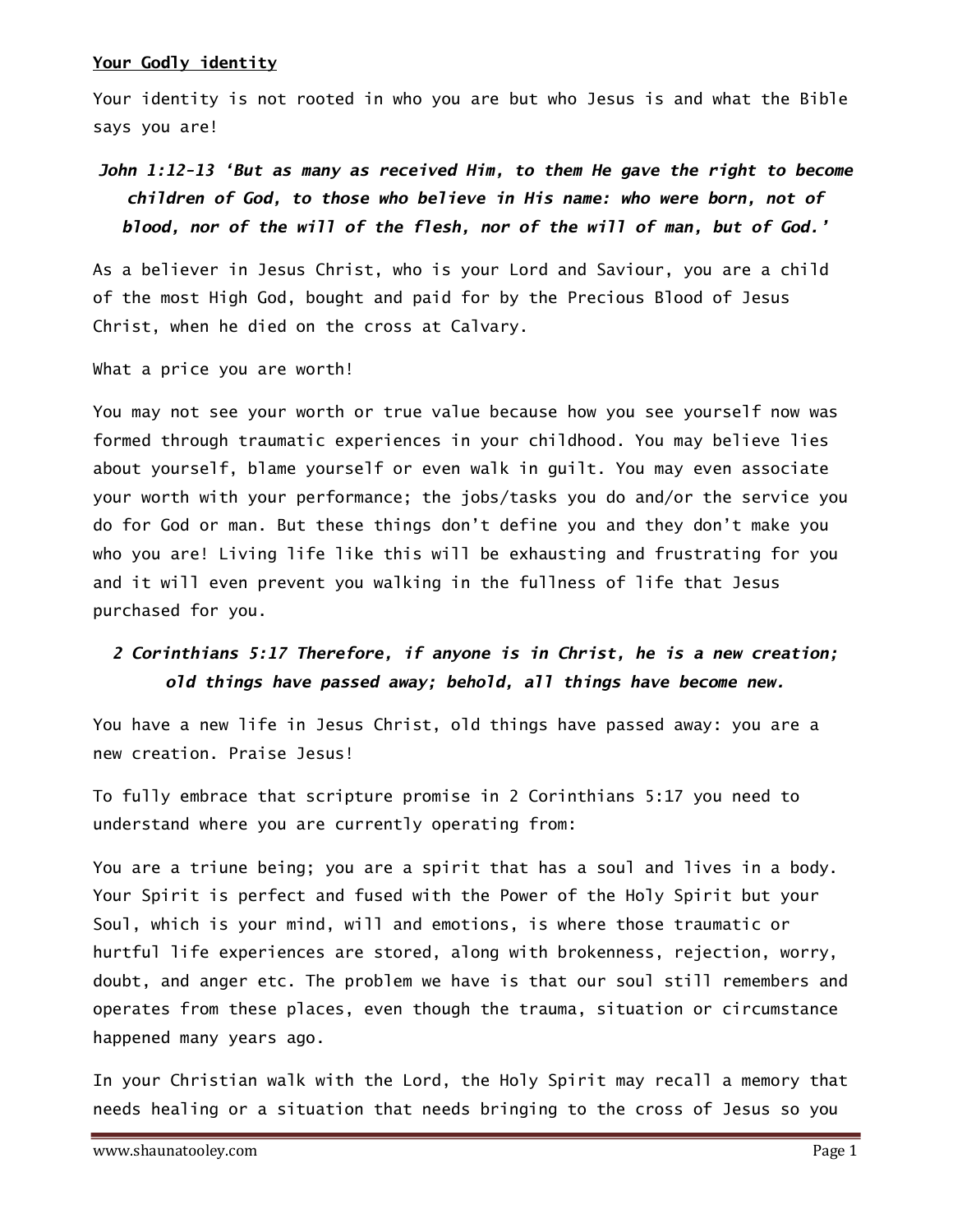can achieve His perfect healing. It's doing a divine exchange with those painful memories, hurts or disappointments where He gives you the complete opposite of what happened. He reformats memories, removes the sting and pain then brings you to a place of healing and peace.

With regards to the flesh the Bible tells us not to 'gratify the desires of the flesh' we are instead to 'Walk in the Spirit' (Galatians 5:16) as we have been crucified with Jesus. Easier said than done I know! But if submit and surrender each area of hurt or brokenness to the Lord, or each ungodly desire on a moment by moment basis, he can and will heal and restore us to a place of wholeness.

This is a process and such a beautiful part of our journey with the Lord – but it's not a destination! We are to changing from glory to glory. Jesus wants you to take hold of your new identity in Him, knowing that He's paid the full price for you to be free in soul and body. You don't wait to be healed, and needing healing doesn't prevent you walking in that newness of life, it just means you (& me) need to rely on the Grace of God a lot more! It's all about him and not us! Its Jesus' performance not ours – the pressure is OFF - Alleluia!

It doesn't matter about your past; God forgives you and remembers your sins no more through repentance. You are not disqualified – you are qualified into a relationship with the Father – no strings attached and He loves you!

The bible tells us the Lord rejoices over you with joy and He exults over you in singing! Zephaniah 3:17. You are loved, adored and cherished – receive it!

#### **Prayer**

Father-God, I ask you to remove any walls that stand between me and you, especially those walls that prevent me hearing your voice.

I also ask You to remove the walls that block me from knowing my true identity in You. I ask for revelation, insight and clarity to see myself the way You see me.

I ask the Spirit of Truth to reveal those places that need a healing touch from my Saviour or where lies need to be uprooted. (Repent and renounce any lies you've believed about yourself and ask God to forgive you if necessary)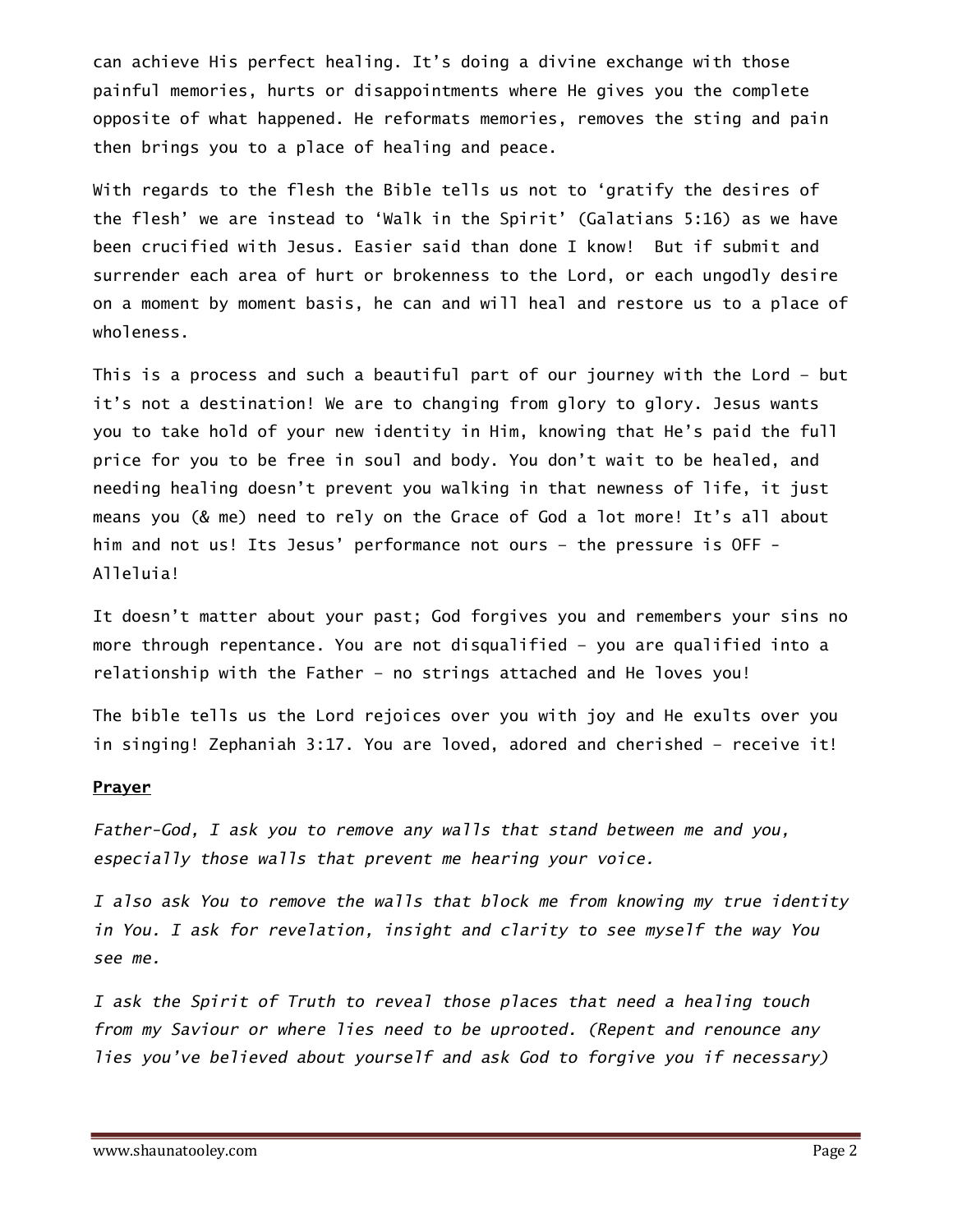I lay down all false guilt, and all working to be accepted because I am accepted already by the Most High God! My worth is not in what I can do but what Jesus has done for me.

I thank you Lord that you take all my imperfections and make them perfect through Jesus Christ.

Today I am choosing to believe:

That my identity is rooted in Jesus Christ and not in me

That I am unique and made in your image

That God's love for me is unconditional – there are no strings attached

That I can call You Abba Father

That God has a mighty plan for my life, a Godly destiny, dreams and visions to advance the Kingdom of God.

Lord I am ready to embrace my new identity and I want to enjoy being a new creation in Christ Jesus – please teach me your ways. Holy Spirit empower me and anoint me for all that I need to be.

In Jesus name I pray! Amen.

## Meditate on the following scriptures about what the Bible says you are!

- I am able to do all things through Christ who strengthens and empowers me – Phil. 4:13
- $I$  I am accepted Romans 15:7
- $\downarrow$  I am alive with Christ Galatians 2:20
- $\downarrow$  I am a friend of Jesus John 15:15
- $\downarrow$  I am an ambassador for Christ 2 Corinthians 5:20
- $\blacksquare$  I belong to God John 17:9
- $\perp$  I can be sure that God can take care of everything I need -Philippians- 4:19
- $\downarrow$  I am anxious for nothing Philippians 4:6
- God did not give me a spirit of fear, but of power love and a sound mind – 2 Tim. 1:7
- $\blacksquare$  I acknowledge my need for God Matthew 5:3,6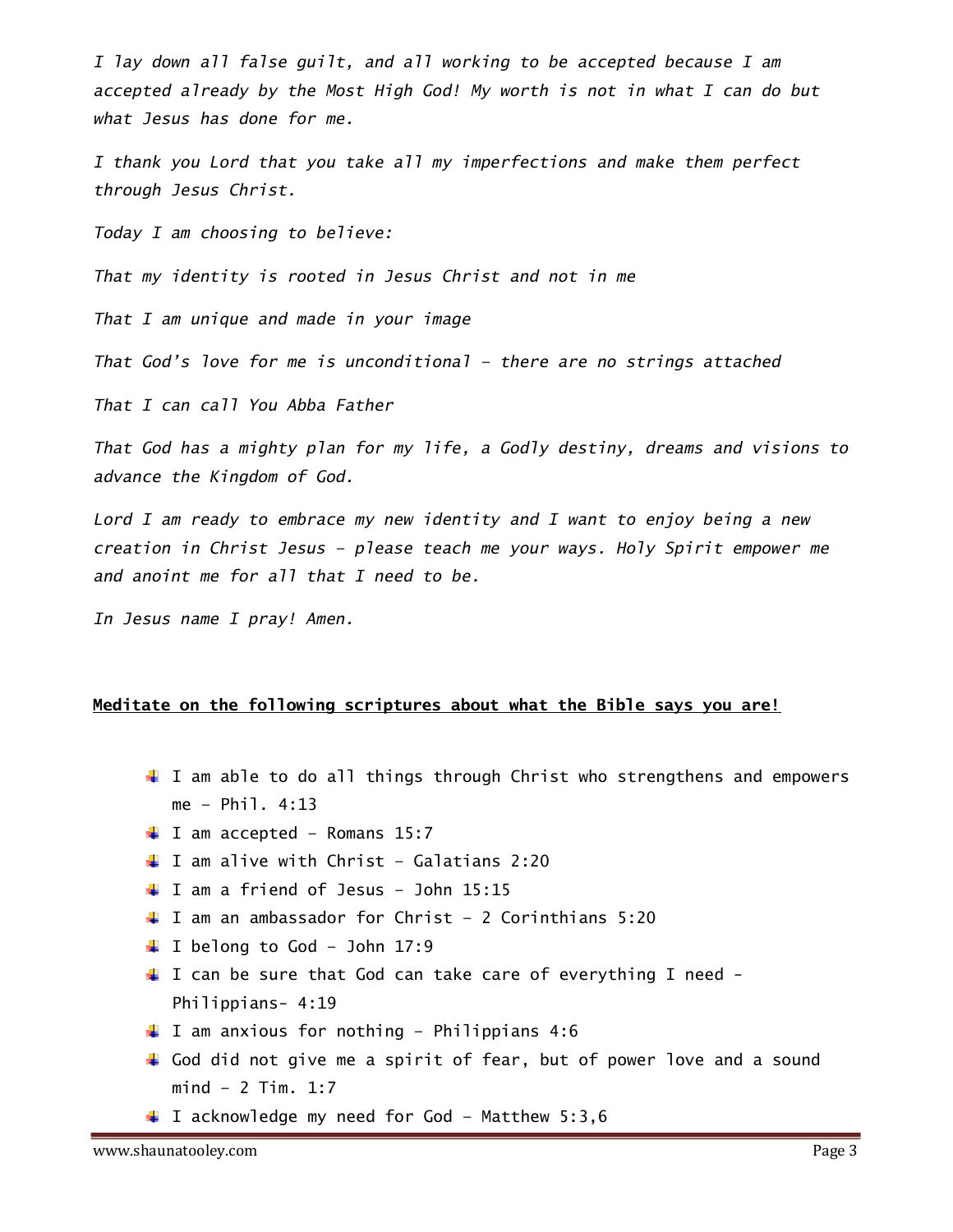$\downarrow$  I am blessed with spiritual blessing - Ephesians 1:3  $\blacksquare$  I am born again - 1 Peter 1;23  $\downarrow$  I am a child of God - John 1:12  $\blacksquare$  I am chosen – Colossians 1:27  $\downarrow$  I am clothed with Christ - Galatians 3:27  $\downarrow$  I am comforted - 2 Corinthians 1:4-5  $\downarrow$  I am empowered to obey - Philippians 2:13  $\downarrow$  I am delighted in - Isaiah 42:1 My eyes are fixed on Jesus - Hebrews 12:2  $\blacksquare$  I am cherished - Ephesians 5:29  $\downarrow$  I am filled with joy - John 17:13  $\downarrow$  I have died and my life is hidden in God - Colossians 3:3  $\downarrow$  I am filled with the fruit of righteousness - Philippians 1:11  $\downarrow$  I am filled with the fruit of the Spirit - Galatians 5:22-23  $\perp$  I am free – Romans 8:2 I am confident He will never leave me nor forsake me - Hebrews 13:5,6 You, O Lord, are a shield about me. You hold my head high – Psalm 3:3  $\downarrow$  I am confident that God hears me - 1 John 5:14  $\downarrow$  I am loved constantly and unconditionally - Isaiah 43:4  $\blacksquare$  I am made alive with Christ - Ephesians 2:5  $\Box$  God is for me – Romans 8:31  $\blacksquare$  I am a new creation - 2 Corinthians 5:17  $\downarrow$  I am no longer a slave to sin - Romans 6:6  $\downarrow$  I am his handiwork - Ephesians 2:10  $\downarrow$  I am His - Isaiah 43:1  $\perp$  I am indwelt by His Spirit - Romans 8:11  $\downarrow$  I am in scribed on the palms of His hands - Isaiah 49:16  $\downarrow$  I have no fear - John 14: 1, 27  $\downarrow$  I have obtained an inheritance - Ephesians 1:11  $\downarrow$  I am laying aside the old self - Ephesians 4:22-24  $\downarrow$  I am living for Him - 2 Corinthians 5:15 ↓ I am given His magnificent promises - 2 Peter 1:3-4  $\downarrow$  I am a joint heir with Christ - Romans 8:17 I am an heir of God - Galatians 3:29  $\downarrow$  I know all things work for good because I love God- Romans 8:28  $\textcolor{red}{\downarrow}$  I am kept - 1 Peter 1:5  $\blacksquare$  I have no condemnation - Romans 8:1  $\downarrow$  I will run and not be weary - Isaiah 40:31